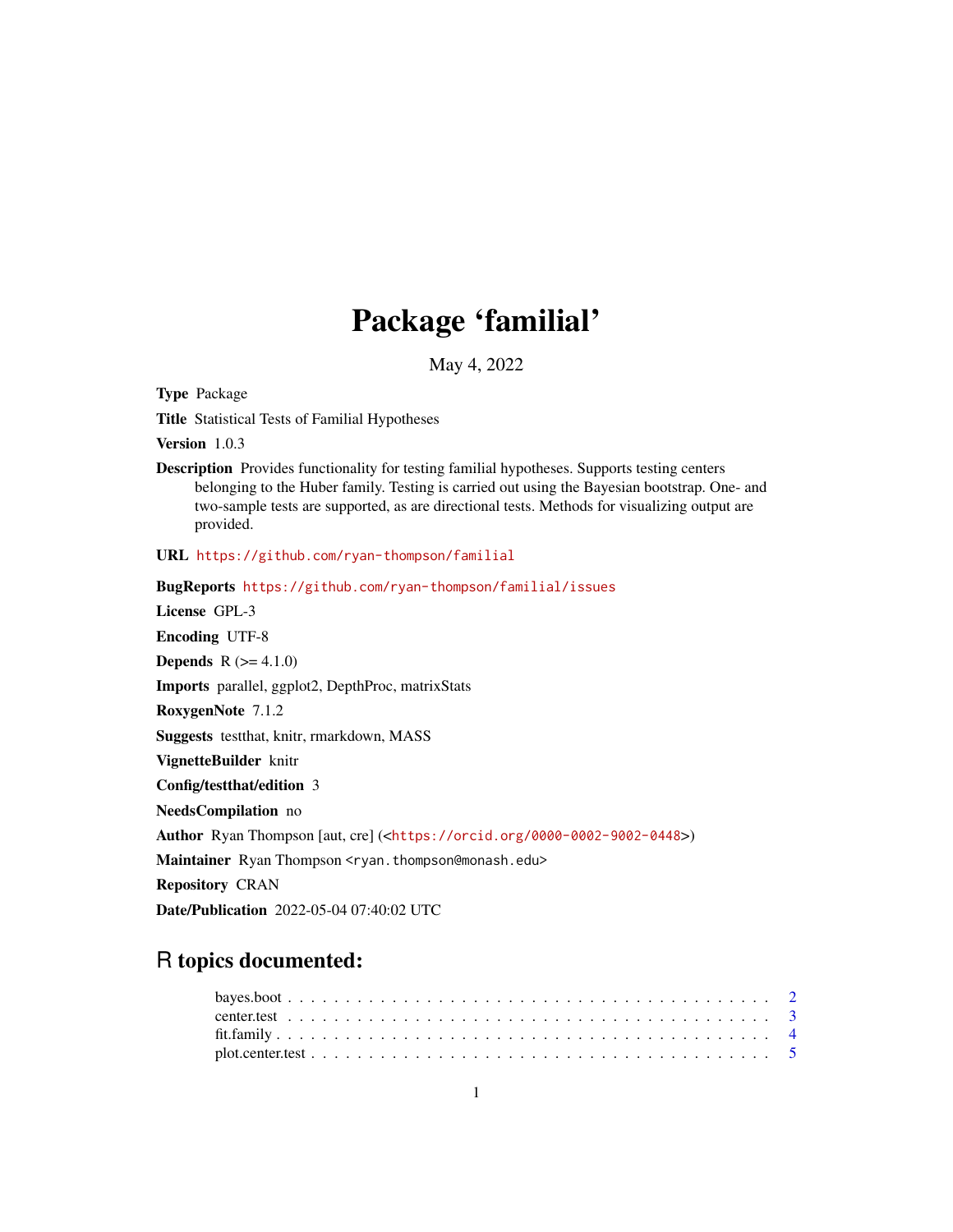<span id="page-1-0"></span>

| Index |  |  |  |  |  |  |  |  |  |  |  |  |  |  |  |  |  |  |
|-------|--|--|--|--|--|--|--|--|--|--|--|--|--|--|--|--|--|--|
|       |  |  |  |  |  |  |  |  |  |  |  |  |  |  |  |  |  |  |
|       |  |  |  |  |  |  |  |  |  |  |  |  |  |  |  |  |  |  |
|       |  |  |  |  |  |  |  |  |  |  |  |  |  |  |  |  |  |  |
|       |  |  |  |  |  |  |  |  |  |  |  |  |  |  |  |  |  |  |

bayes.boot *Bayesian bootstrap*

#### Description

Performs a Bayesian bootstrap for a statistic defined via a suitable function.

#### Usage

```
bayes.boot(x, fun, nboot = 1000, cluster = NULL, ...)
```
#### Arguments

| $\mathsf{x}$ | a numeric vector to be passed as the first argument to fun                                                  |
|--------------|-------------------------------------------------------------------------------------------------------------|
| fun          | the function to bootstrap; must accept data $x$ and weights $w$ (in that order), and<br>return a data frame |
| nboot        | the number of bootstraps to perform                                                                         |
| cluster      | an optional cluster for running bootstraps in parallel; must be set up using<br>parallel::makeCluster       |
| $\cdots$     | any other arguments for fun                                                                                 |

#### Value

An object of class bayes.boot; a data frame with the following columns:

| boot.id  | the bootstrap iteration index |
|----------|-------------------------------|
| $\cdots$ | any columns returned by fun   |

#### Author(s)

Ryan Thompson <ryan.thompson@monash.edu>

#### Examples

set.seed(123)

```
boot <- bayes.boot(MASS::galaxies, fun = fit.family, nboot = 100)
head(boot)
```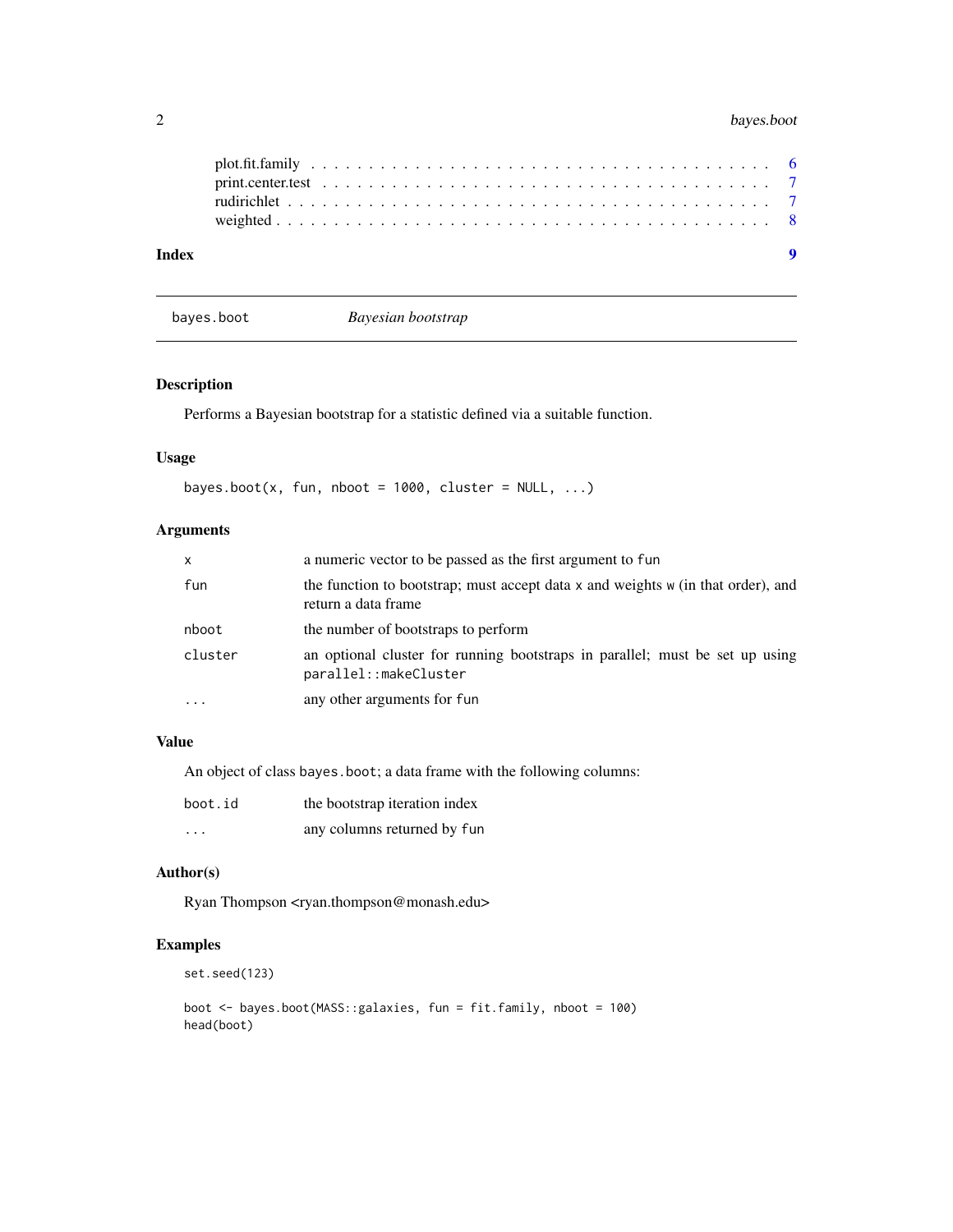<span id="page-2-0"></span>center.test *Center test*

#### Description

Performs a one- or two-sample test for a family of centers.

#### Usage

```
center.test(
  x,
  y = NULL,family = "huber",
  alternative = c("two.sided", "less", "greater"),
 mu = 0,
 paired = FALSE,
 nboot = 1000,loss = NULL,
  cluster = NULL,
  ...
)
```
#### Arguments

| $\mathsf{x}$ | a numeric vector of data                                                                                                                                                                                                                     |
|--------------|----------------------------------------------------------------------------------------------------------------------------------------------------------------------------------------------------------------------------------------------|
| У            | an optional numeric vector of data                                                                                                                                                                                                           |
| family       | the family of centers; currently only allows 'huber' for Huber family                                                                                                                                                                        |
| alternative  | the form of the alternative hypothesis; must be one of 'two.sided' (default),<br>'greater', or 'less'                                                                                                                                        |
| mu           | the null value of the center for a one-sample test, or the null value of the center<br>of differences for a paired two-sample test, or the null value of the difference of<br>centers for an independent two-sample test; can be an interval |
| paired       | a logical indicating whether to treat x and y as paired                                                                                                                                                                                      |
| nboot        | the number of bootstraps to perform                                                                                                                                                                                                          |
| loss         | an optional $cx2$ matrix of losses incurred from an incorrect decision, where c is<br>the number of candidate choices (typically $c=3$ : H0, H1, or indeterminate)                                                                           |
| cluster      | an optional cluster for running bootstraps in parallel; must be set up using<br>parallel::makeCluster                                                                                                                                        |
| $\cdots$     | any other arguments                                                                                                                                                                                                                          |

#### Details

Uses the Bayesian bootstrap to compute posterior probabilities for the hypotheses  $H_0$ :  $\mu(\lambda) = \mu_0$ for some  $\lambda \in \Lambda$  vs.  $H_1 : \mu(\lambda) \neq \mu_0$  for all  $\lambda \in \Lambda$ , where  $\{\mu(\lambda) : \lambda \in \Lambda\}$  is a family of centers. The default loss matrix results in a decision whenever the posterior probability for one of the hypotheses is greater than 0.95 and otherwise is indeterminate.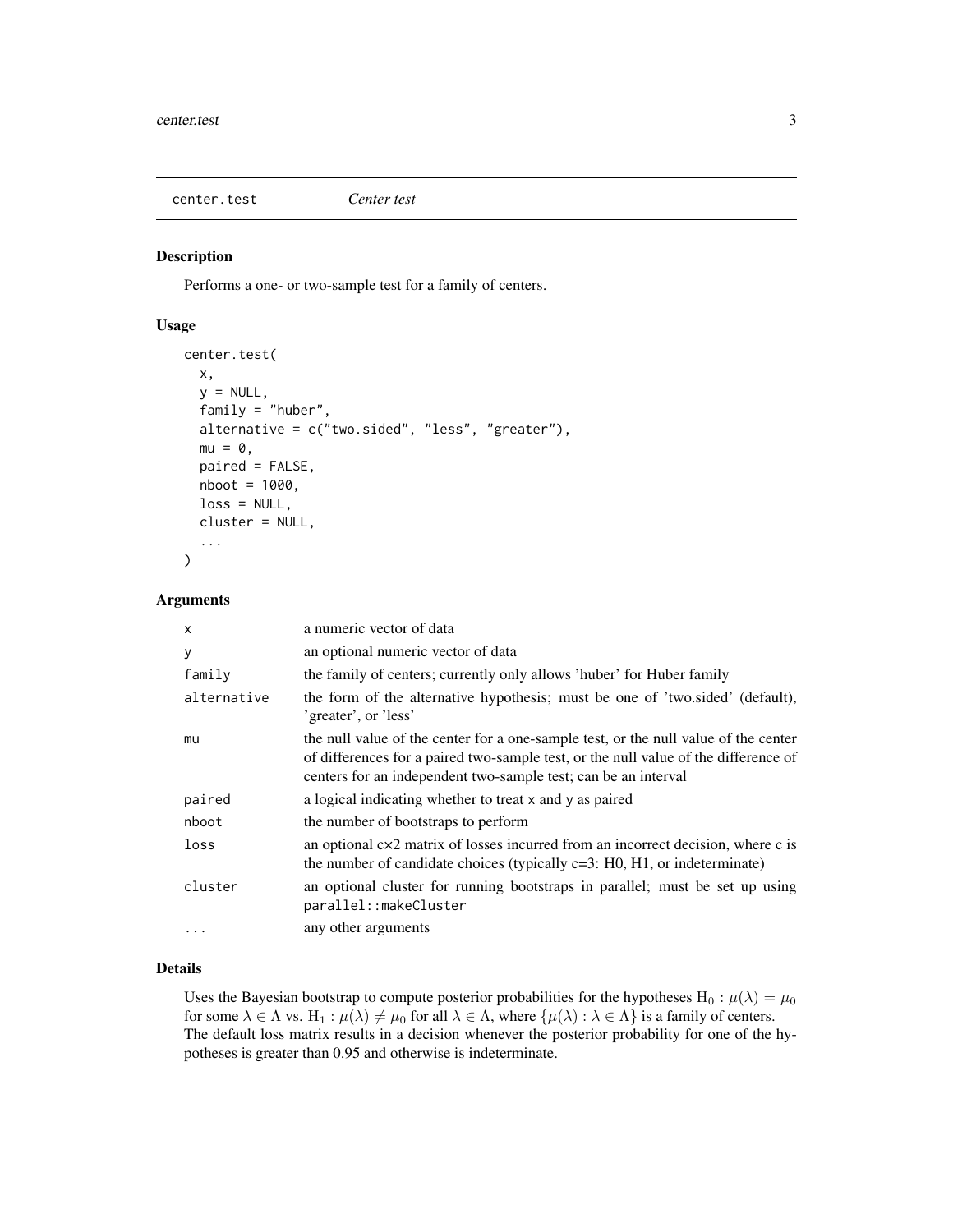#### <span id="page-3-0"></span>Value

An object of class center.test; a list with the following components:

| expected.loss | the expected loss, calculated by post-multiplying loss with prob  |
|---------------|-------------------------------------------------------------------|
| decision      | the optimal decision given the expected loss                      |
| loss          | the loss matrix                                                   |
| prob          | the estimated posterior probabilities of the null and alternative |
| boot          | the bootstrap output from bayes, boot                             |
| $\mathsf{x}$  | the x that was supplied                                           |
| y             | the y that was supplied                                           |
| mu            | the mu that was supplied                                          |
| $f$ amily     | the family that was supplied                                      |

#### Author(s)

Ryan Thompson <ryan.thompson@monash.edu>

#### References

Thompson, R., Forbes, C. S., MacEachern, S. N., and Peruggia, M. (2022). 'Familial inference'. arXiv: [2202.12540.](https://arxiv.org/abs/2202.12540)

#### Examples

```
set.seed(123)
test <- center.test(MASS::galaxies, mu = 21000, nboot = 100)
print(test)
plot(test)
cl <- parallel::makeCluster(2)
test <- center.test(MASS::galaxies, mu = 21000, nboot = 100, cluster = cl)
parallel::stopCluster(cl)
print(test)
```
fit.family *Fit family*

#### Description

Fits a family of centers.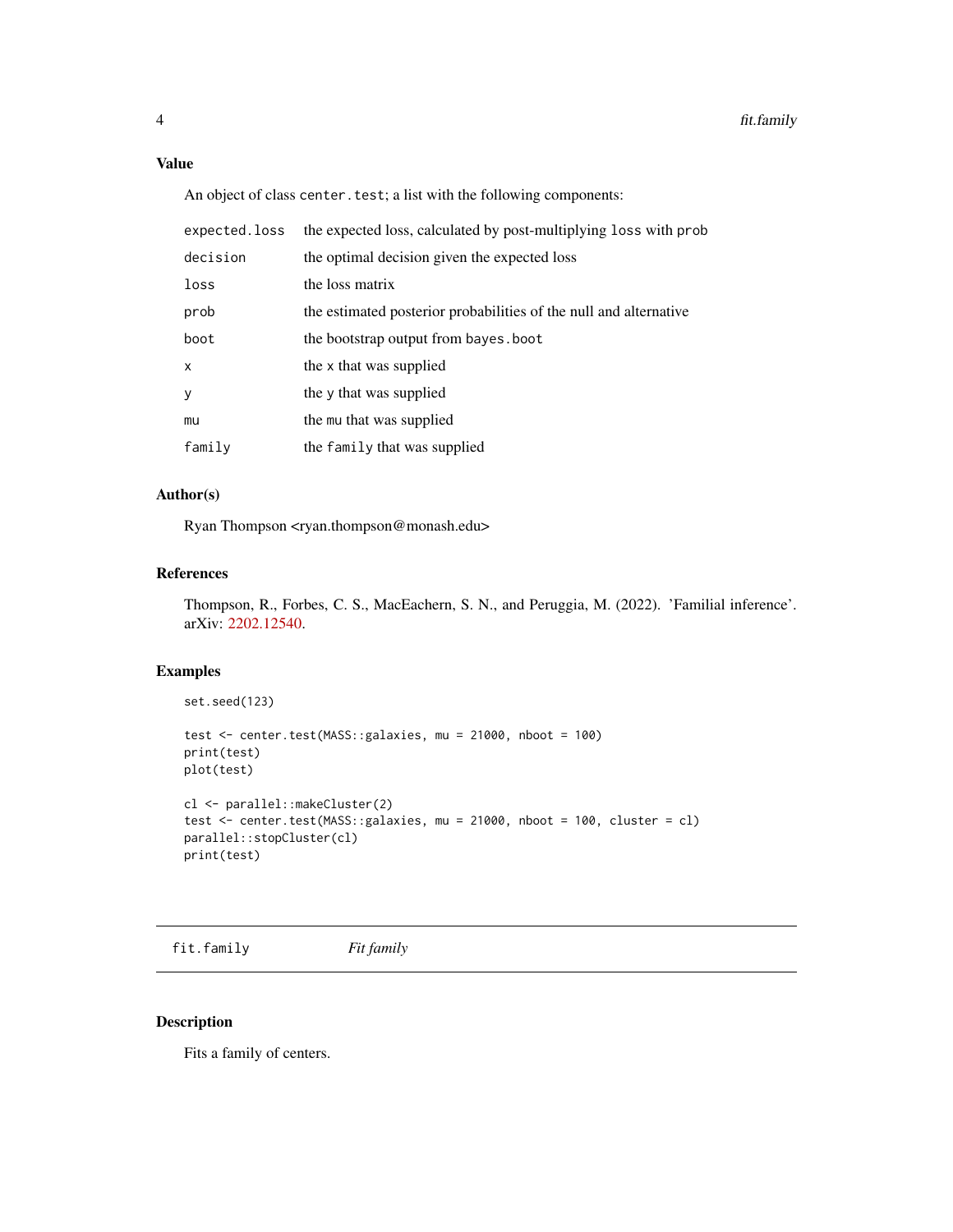#### <span id="page-4-0"></span>plot.center.test 5

#### Usage

```
fit.family(
  x,
 w = rep(1, length(x)),family = "huber",
  spread.fun = weighted.mad,
  eps = .Machine$double.eps
)
```
#### Arguments

| X          | a numeric vector of data                                                                                       |
|------------|----------------------------------------------------------------------------------------------------------------|
| W          | a numeric vector of weights                                                                                    |
| family     | the location family; currently only allows 'huber' for Huber family                                            |
| spread.fun | a function used for the spread of x; must accept data x and weights w (in that<br>order), and return a numeric |
| eps        | a numerical tolerance parameter                                                                                |

#### Value

An object of class fit.family; a data frame with the following columns:

| mu     | the fitted values          |
|--------|----------------------------|
| lambda | the thresholding parameter |

#### Author(s)

Ryan Thompson <ryan.thompson@monash.edu>

#### Examples

```
fit <- fit.family(MASS::galaxies)
plot(fit)
```
plot.center.test *Plot function for* center.test *object*

#### Description

Plot the posterior distribution for the family of centers using a functional box plot.

#### Usage

```
## S3 method for class 'center.test'
plot(x, band = c(0.5, 0.75, 0.95), ninterp = 25, ...)
```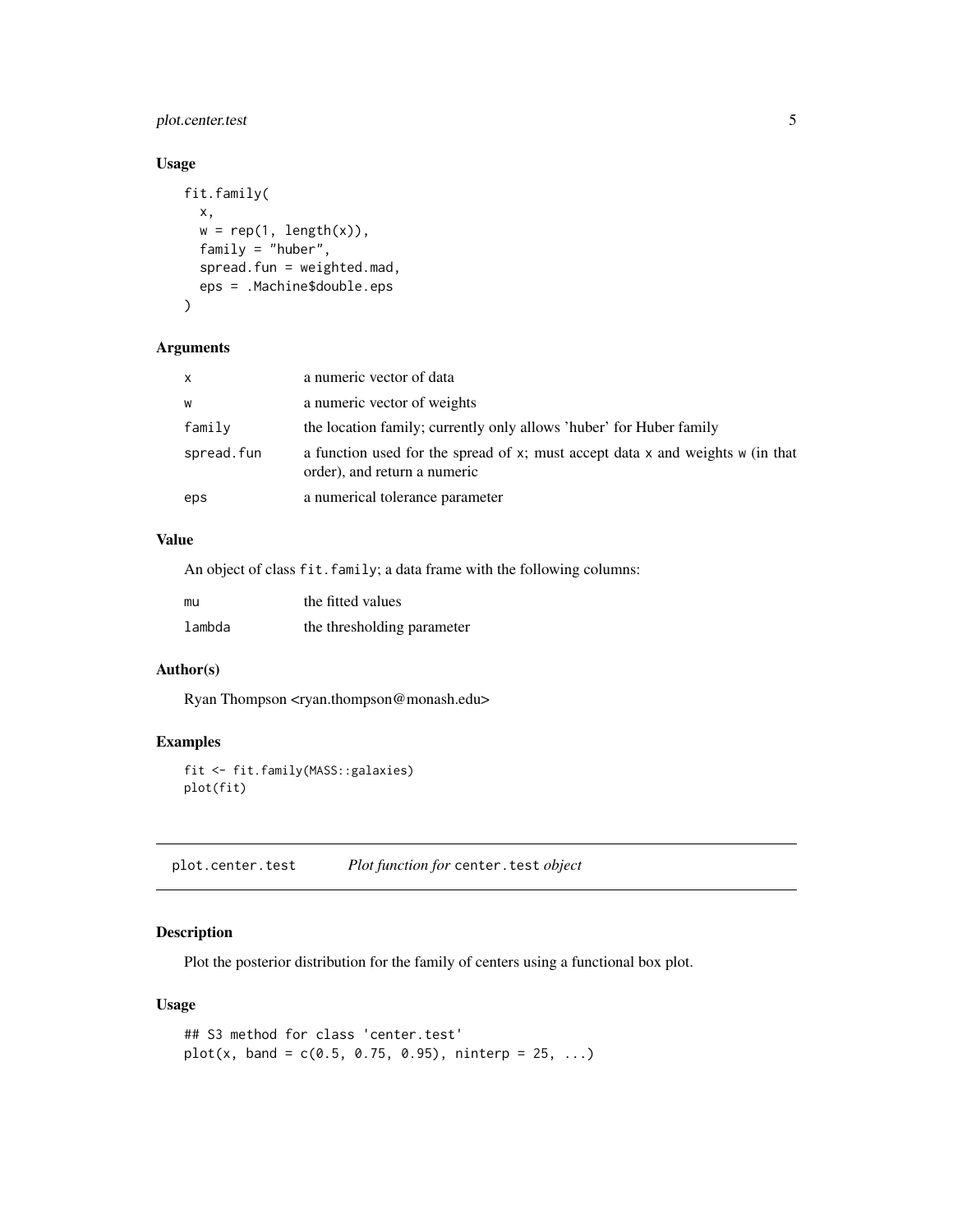#### <span id="page-5-0"></span>Arguments

| X                       | an object of class center, test                                                                                                                              |
|-------------------------|--------------------------------------------------------------------------------------------------------------------------------------------------------------|
| band                    | a vector of band limits for the functional box plot                                                                                                          |
| ninterp                 | the number of interpolation points for the functional box plot; more points lead<br>to finer resolution of the plot at the expense of additional computation |
| $\cdot$ $\cdot$ $\cdot$ | any other arguments                                                                                                                                          |

#### Value

A plot of the posterior distribution.

#### Author(s)

Ryan Thompson <ryan.thompson@monash.edu>

plot.fit.family *Plot function for* fit.family *object*

#### Description

Plot a fitted family.

#### Usage

## S3 method for class 'fit.family'  $plot(x, y = NULL, ...)$ 

#### Arguments

| x | an object of class fit. family |
|---|--------------------------------|
|   | an object of class fit. family |
| . | any other arguments            |

#### Value

A plot of the fitted family.

#### Author(s)

Ryan Thompson <ryan.thompson@monash.edu>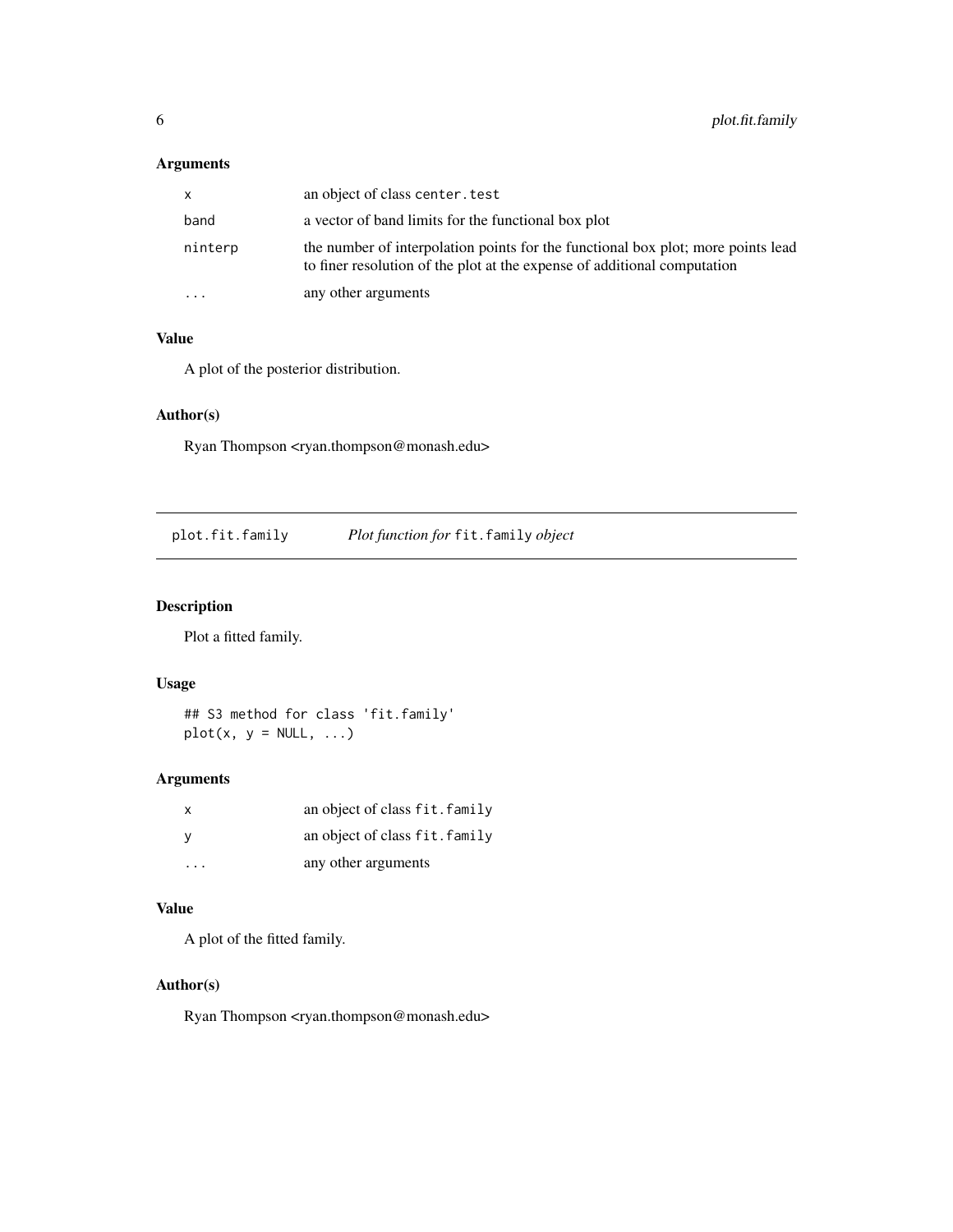<span id="page-6-0"></span>print.center.test *Print function for* center.test *object*

#### Description

Print objects of class center.test.

#### Usage

```
## S3 method for class 'center.test'
print(x, \ldots)
```
#### Arguments

| x       | an object of class center. test |
|---------|---------------------------------|
| $\cdot$ | any other arguments             |

#### Value

The argument x.

#### Author(s)

Ryan Thompson <ryan.thompson@monash.edu>

rudirichlet *Uniform Dirichlet distribution*

#### Description

Random number generation for the uniform Dirichlet distribution (having all concentration parameters set to one).

#### Usage

rudirichlet(n, d)

#### Arguments

| n | the number of observations |
|---|----------------------------|
| d | the number of dimensions   |

#### Value

A matrix; each row is a random draw and each column is a dimension.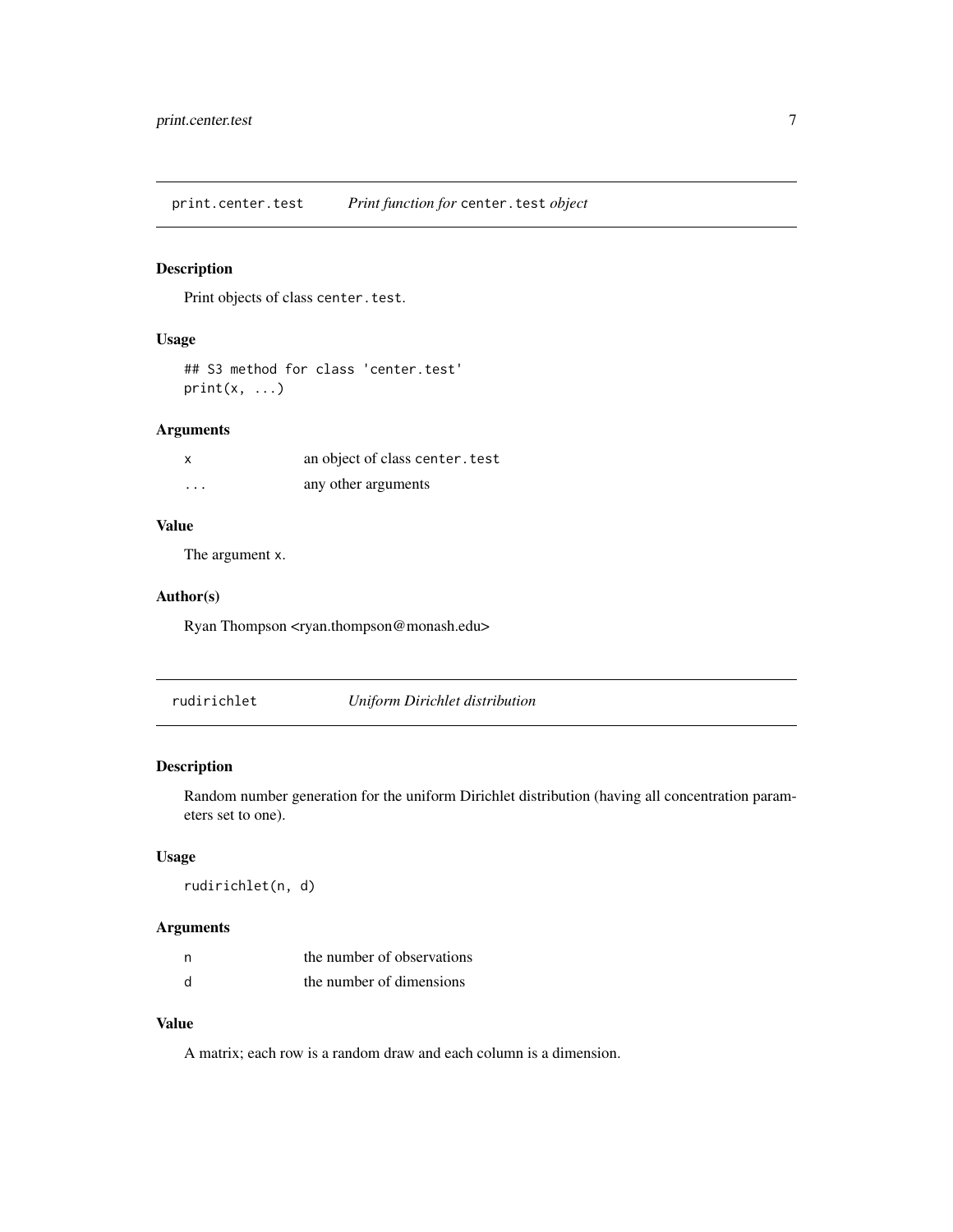#### <span id="page-7-0"></span>Author(s)

Ryan Thompson <ryan.thompson@monash.edu>

weighted *Weighted statistics*

#### Description

Assorted weighted statistics unavailable in base R.

#### Usage

```
weighted.median(x, w)
```
weighted.mad(x, w)

#### Arguments

| X | a numeric vector of data    |
|---|-----------------------------|
| W | a numeric vector of weights |

#### Value

A length-one numeric vector.

#### Author(s)

Ryan Thompson <ryan.thompson@monash.edu>